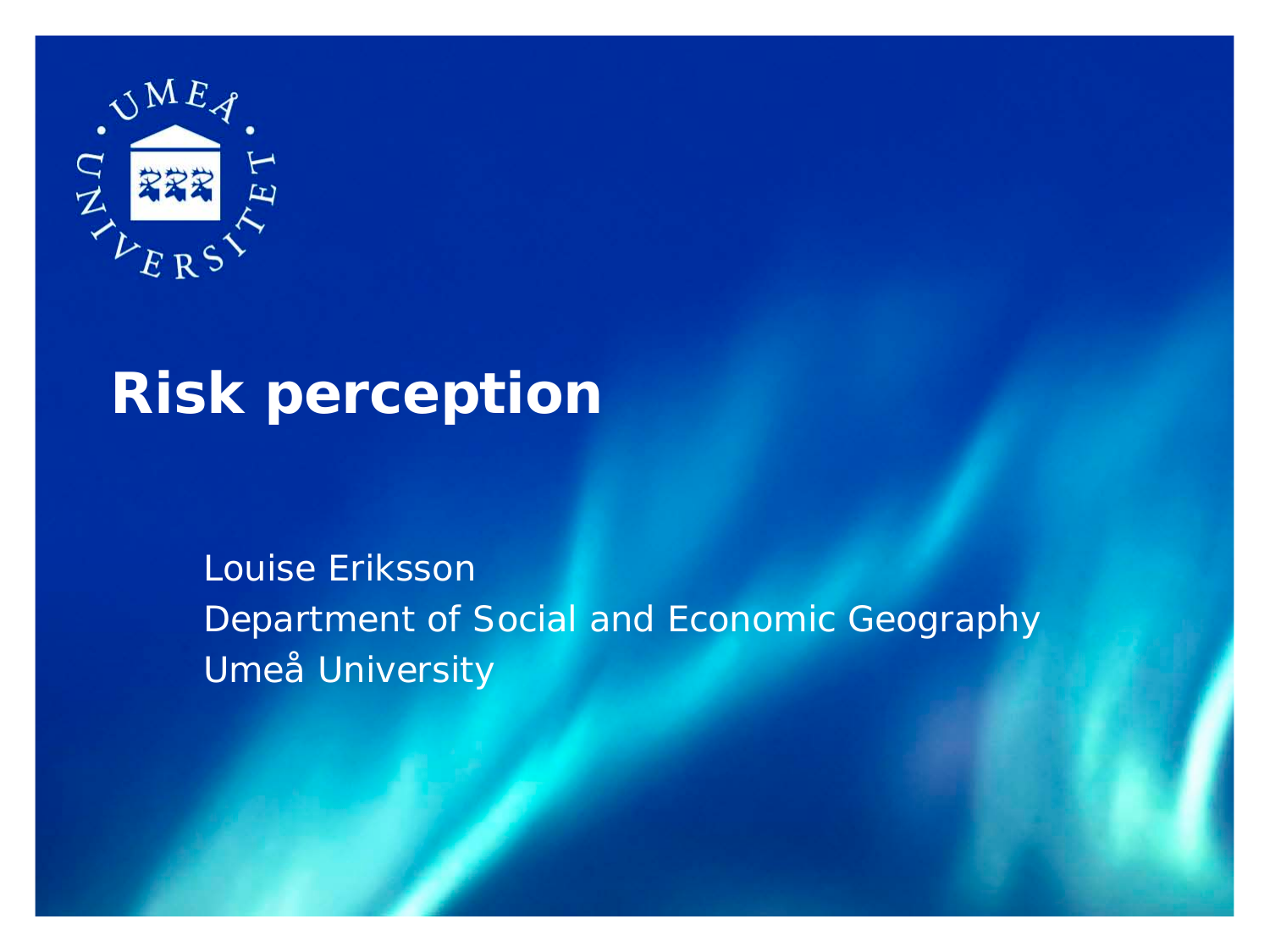#### **Overview**

- 1. Risk perception (including environmental risk perception and beliefs about climate change)
- 2. Environmental risk perception (problem awareness) and pro-environmental behaviours
- 3. Coping with the effects of climate change

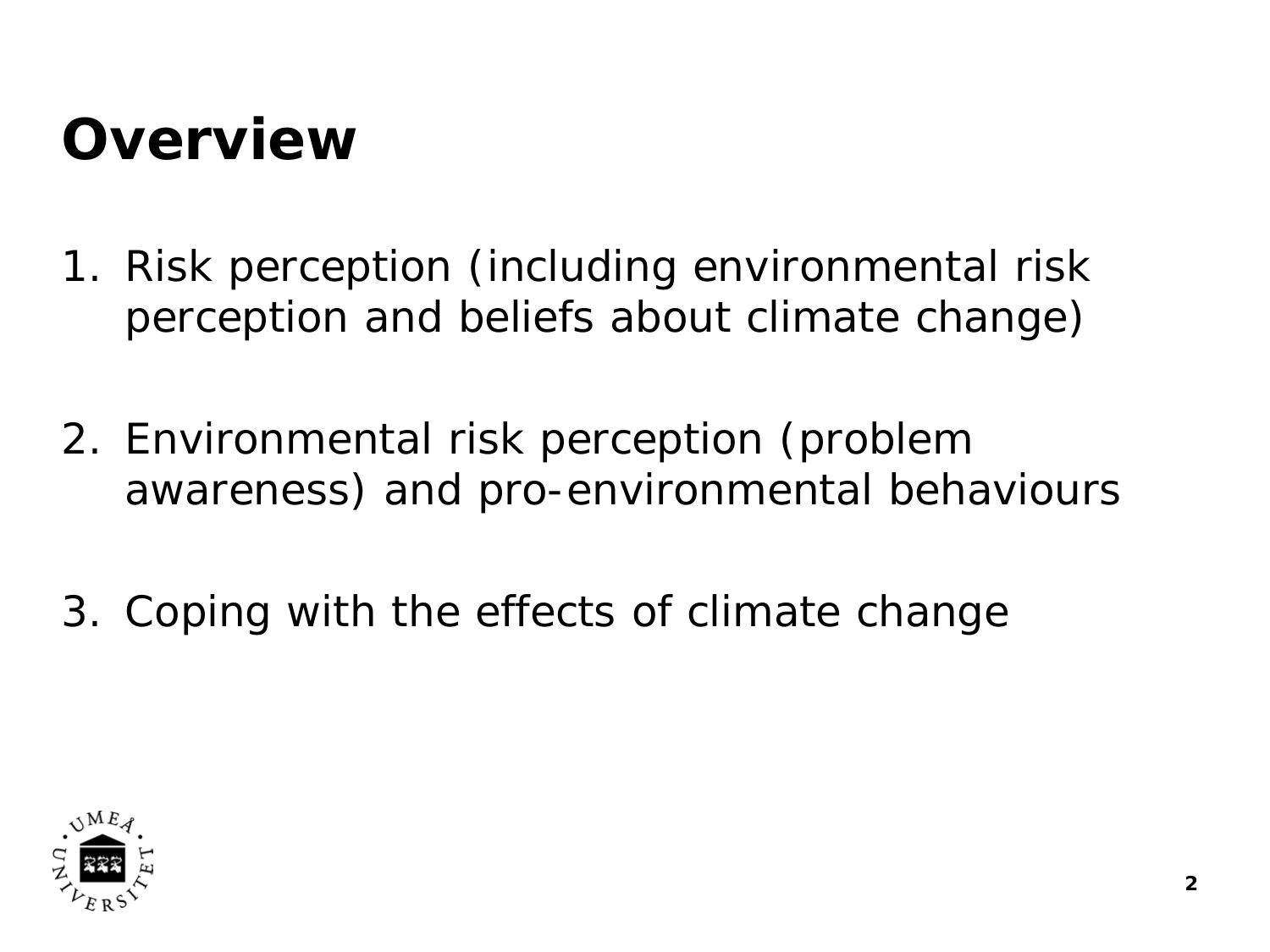# **(1) Risk perception**

• Risk is often defined as a combination of the probability of an adverse event and the magnitude of its consequences (Rayner & Cantor, 1987)

Subjective risk perception:

- Consequentialist perspective the consequences of a decision alternative determine risk perception (an expected utility model) (e.g., Payne et al. 1993)
- The risk-as-feeling hypothesis both cognitive evaluations of risks and feelings experienced when making the decision determine risk perception (Loewenstein et al. 2001)

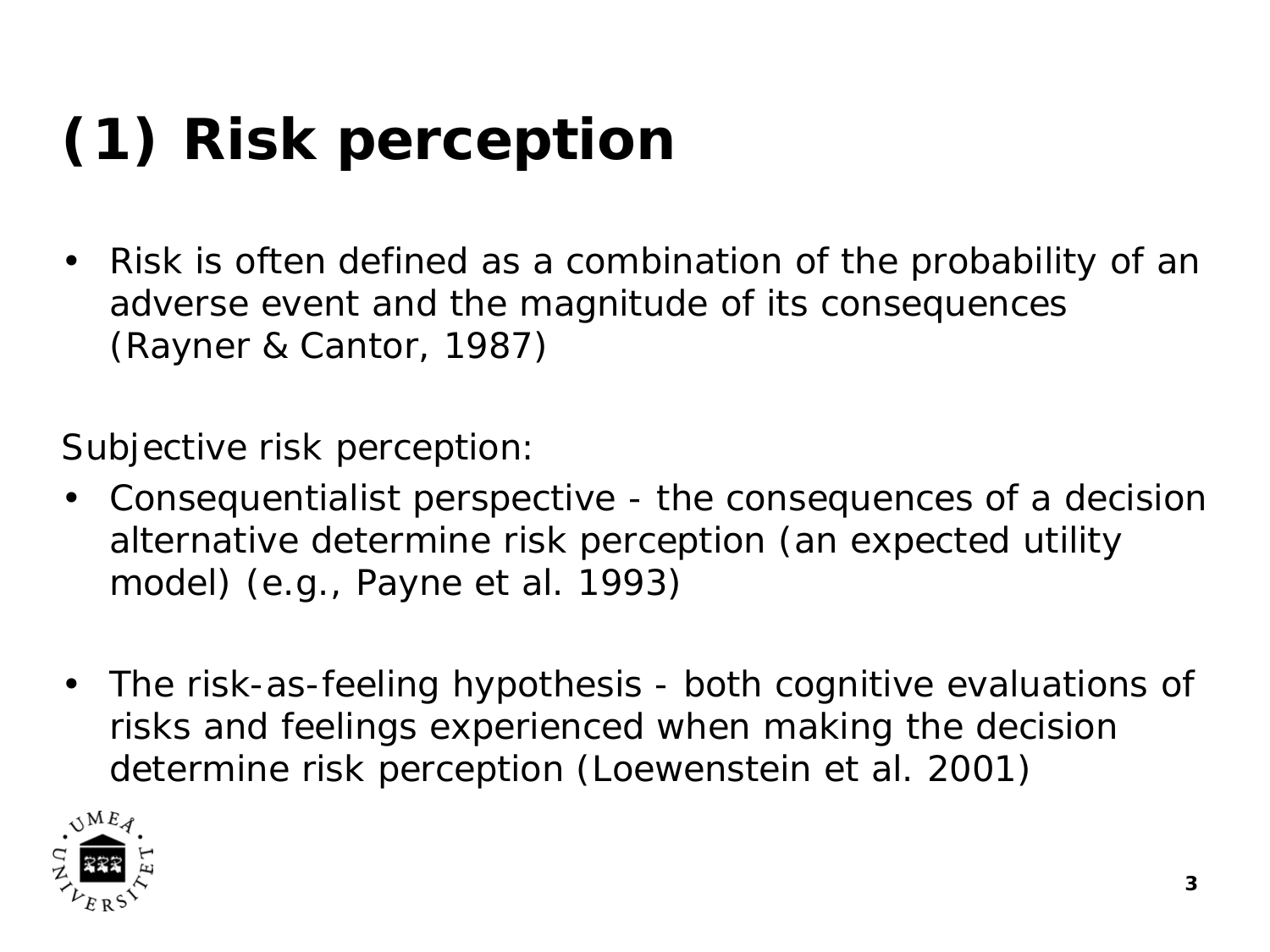## **(1) Factors explaining risk perception**

- 1. Technical estimates of risk the risk is perceived as more serious when the risk estimate is higher
- 2. Cognitive biases the use of various heuristics e.g., availability when estimating probability (Tversky & Kahneman, 1974)
- 3. The psychometric paradigm what characteristics of the hazard are related to how risky the hazard is perceived to be (e.g., dread, unknown, and exposure, Fischhoff et al. 1978)
- 4. Cultural theory (Douglas, 1978; Douglas & Wildavsky, 1982)- worldviews are important for how we respond to risks: egalitarians, individualists, hierarchists, and fatalists

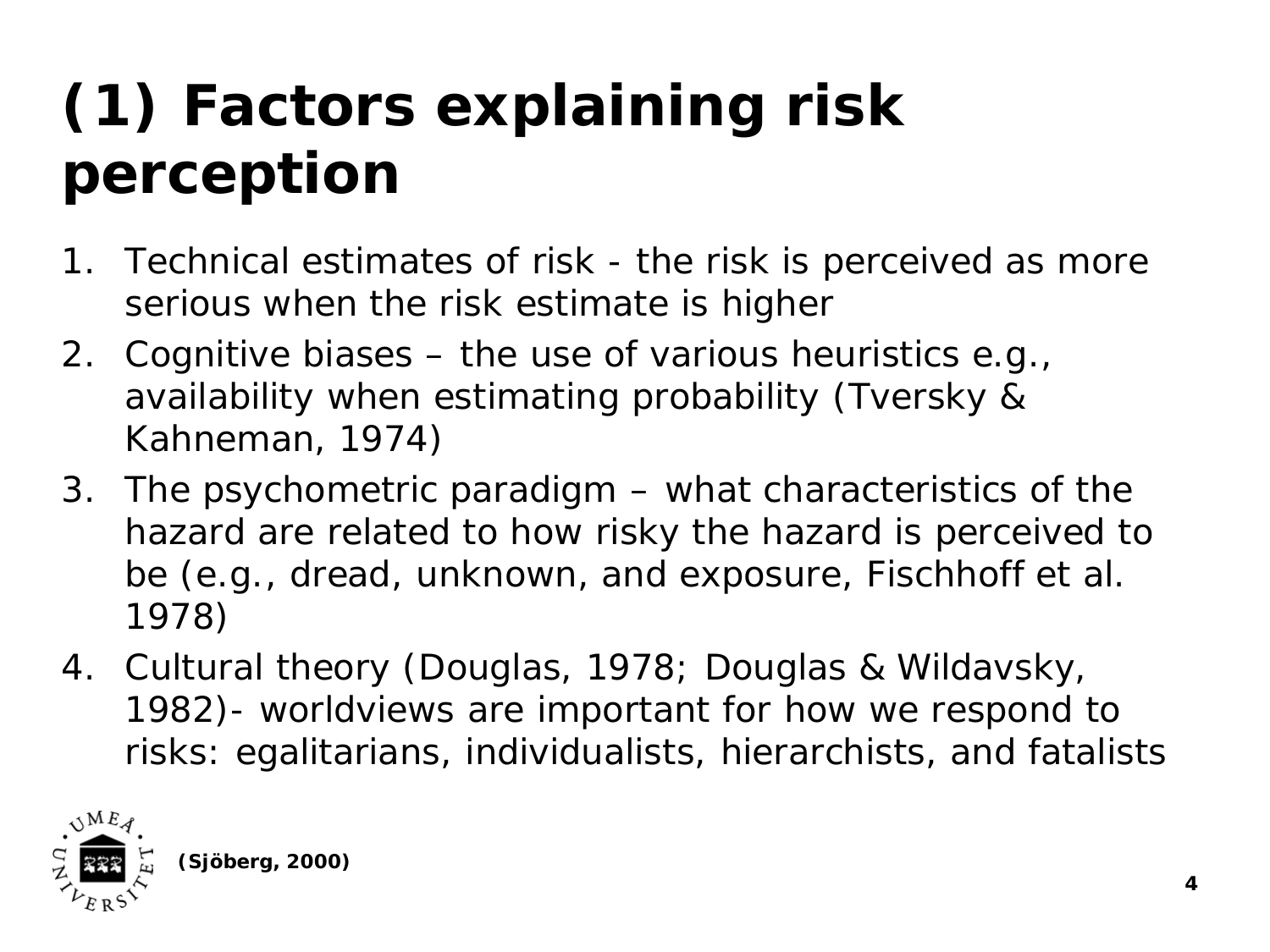## **(1) Environmental risks**

- Uncertain and have strongly delayed consequences, occurring at remote places to other people (Gattig & Hendrickx, 2007)
- Different types Techno-human (e.g. pollution from cars), natural (e.g. earthquakes), and every day-life risks (e.g. noise) (Walsh-Daneshmandi & MacLachlan, 2000)
- Comparative optimism People believe they are less likely to be affected by different environmental risks compared to others (Pahl et al. 2005; Costa-Font et al. 2009)
- Psychometric paradigm Ecological impact, human benefits, knowledge or scientific understanding, and controllability are important for environmental risks (McDaniels et al. 1997)
- Cultural theory People with egalitarian worldview have higher problem awareness compared to individualists (Poortinga et al., 2002)

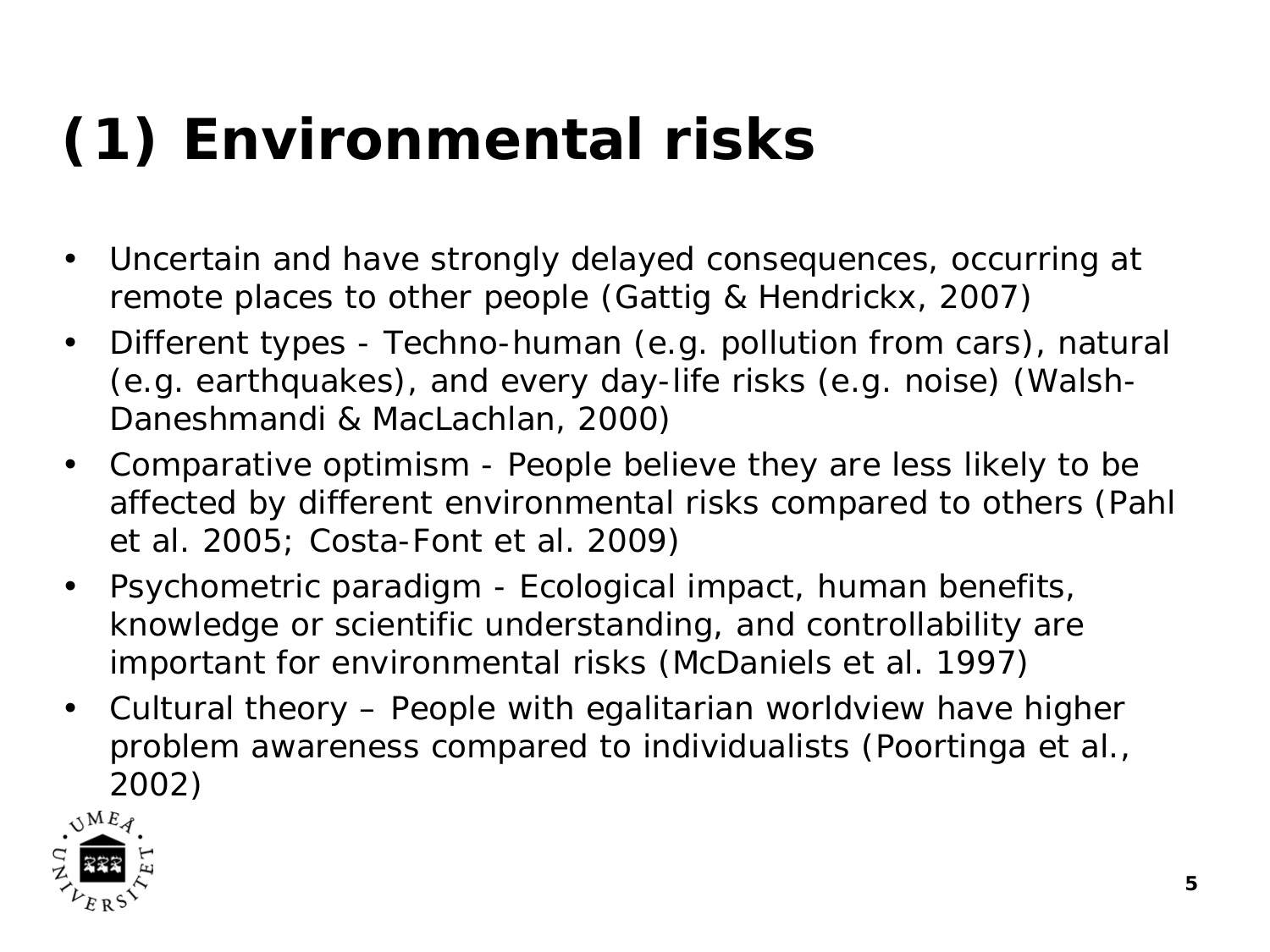# **(1) Climate change perceptions**

- The public is confused about causes and effects of climate change (Etkin & Ho, 2007)
- Between 25 and 30 % in Denmark, Finland and Sweden were very worried about climate change in 2002 (EORG, 2002)
- Negative consequences (in particular for humans) (i.e., cognitive component) are important for climate change perceptions (Böhm & Pfister, 2001)
- There is concern about climate change in Europe and the US but of secondary importance compared to e.g., personal and social goals (Lorenzoni & Pidgeon, 2006)
- Climate change is perceived to be a more urgent concern to society compared to the individual personally (Lorenzoni & Pidgeon, 2006)

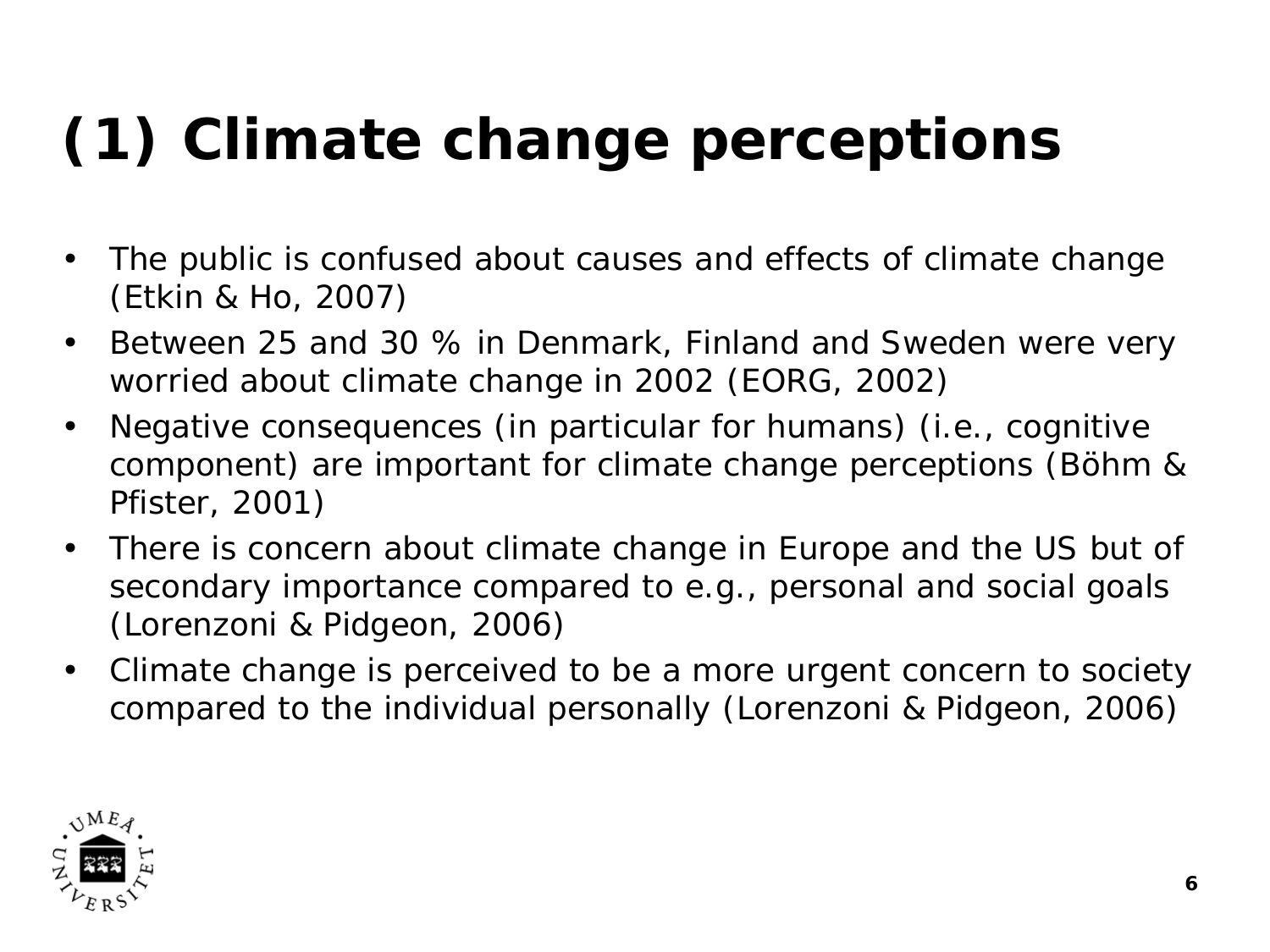#### **(1) Climate change versus air pollution**





**Questionnaire study of car owners in Växjö municipality 2007 (n = 880) <sup>7</sup>**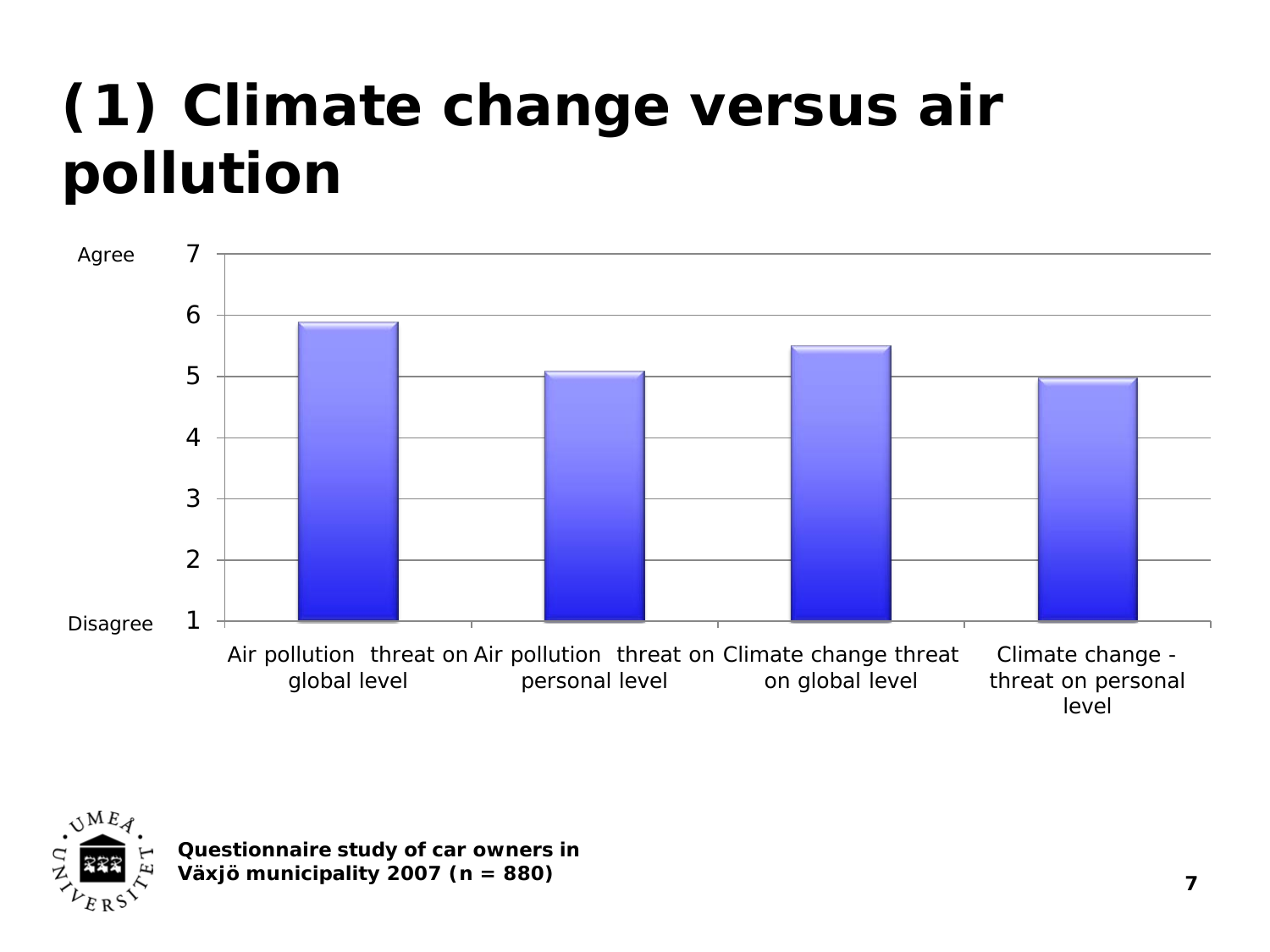## **(2) Risk perception and behaviour**

- Pro-environmental behaviours (Stern, 2000): environmental activism (e.g., active involvement in organizations, demonstrations), non-activist behaviours in the public sphere (membership in organizations, acceptance of policy), private sphere environmentalism (e.g., purchase, use and disposal), others (e.g., organizational behaviours)
- An indirect effect of risk perception (or problem awareness) on pro-environmental behaviour (e.g., the value belief norm theory (Stern et al., 1999), the theory of planned behaviour (Ajzen, 1991))

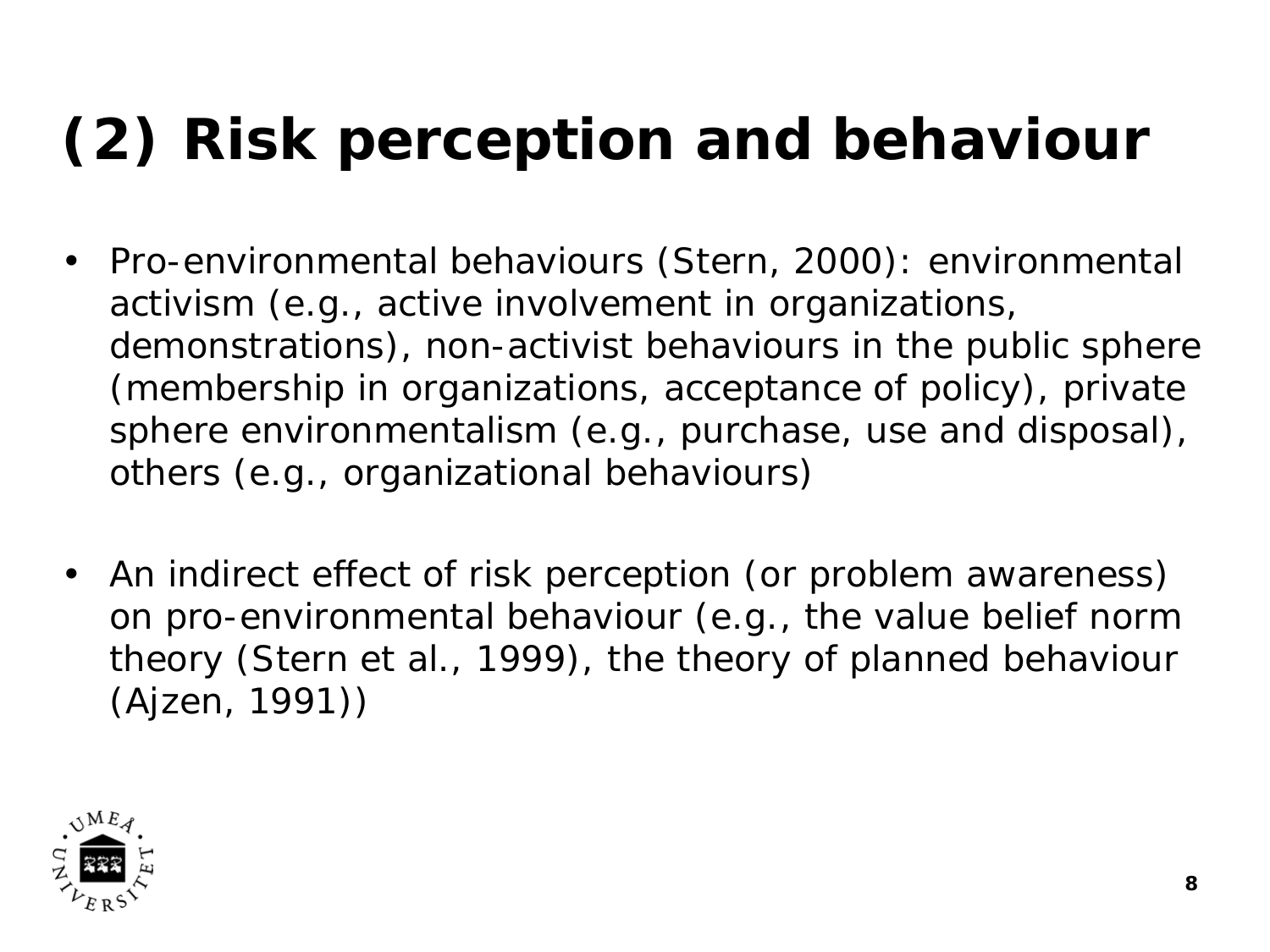## **(2) Value-belief-norm theory of environmentalism (VBN)**

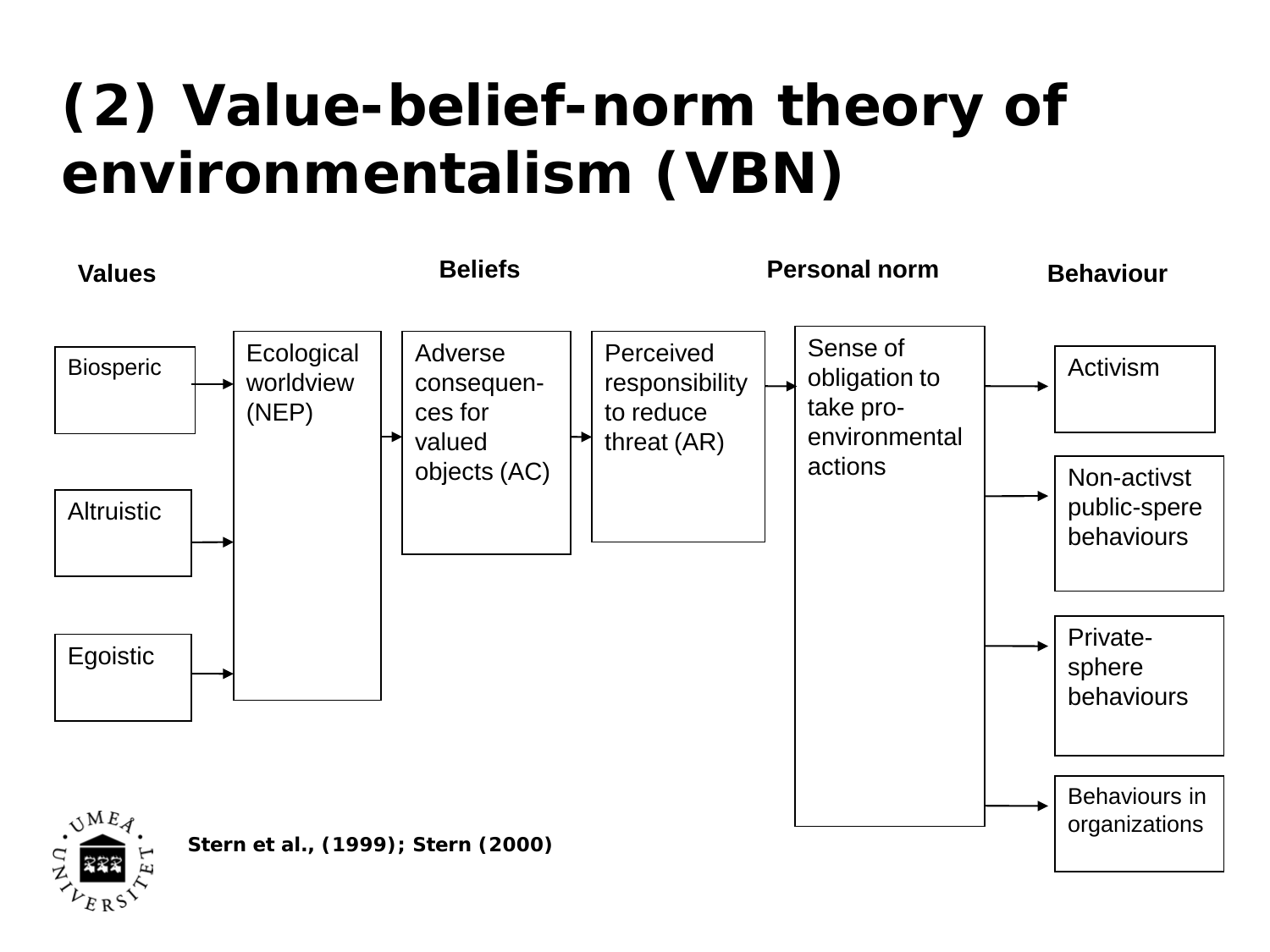## **(2) Theory of planned behavior (TPB)**





**Ajzen & Fishbein (1991)**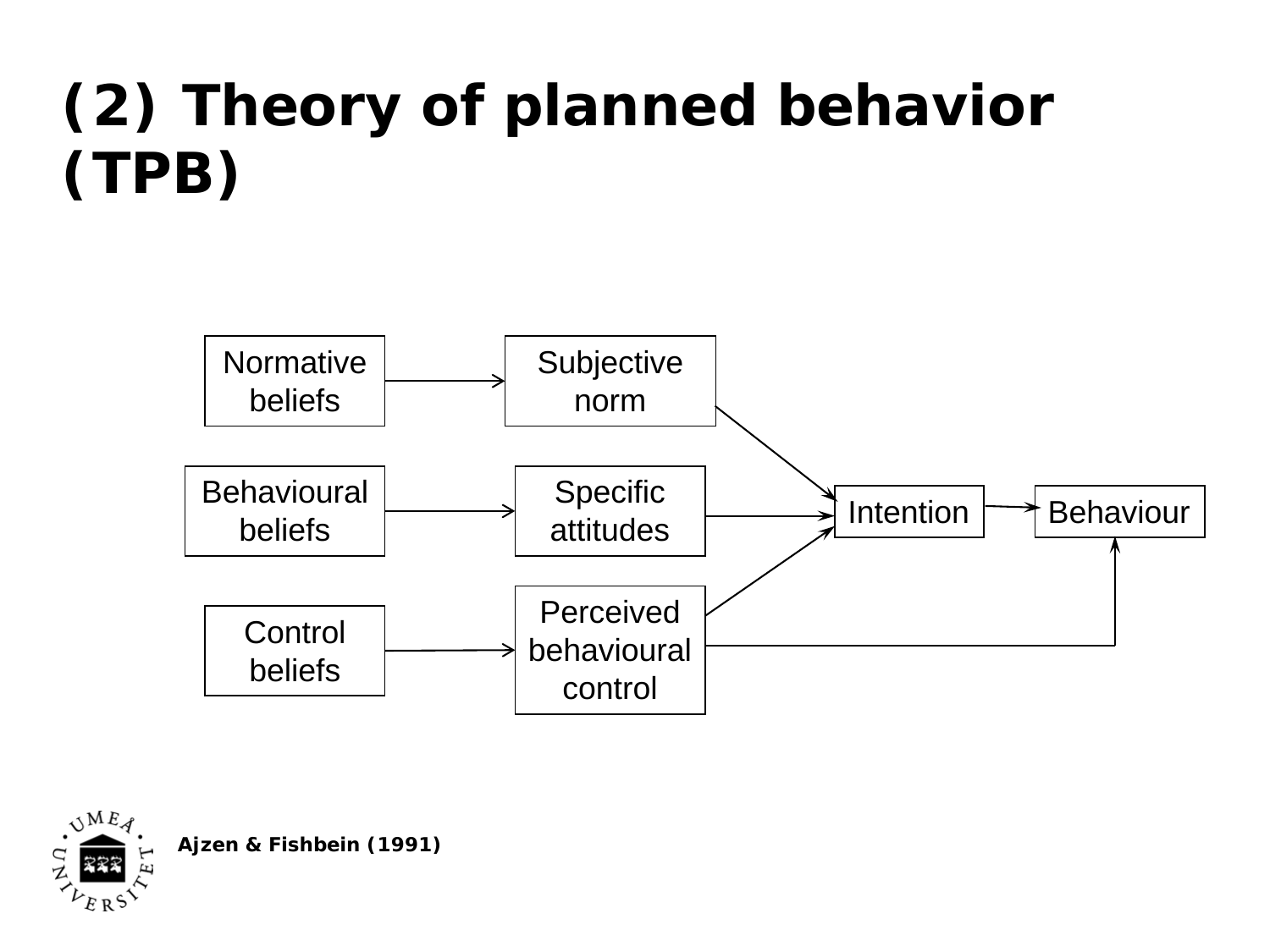#### **(2) Factors important for proenvironmental behaviours**

- Attitudinal factors (e.g., VBN-theory, TPB)
- Contextual factors (social and physical context)
- Personal capabilities (e.g., knowledge, time, money)
- Habits

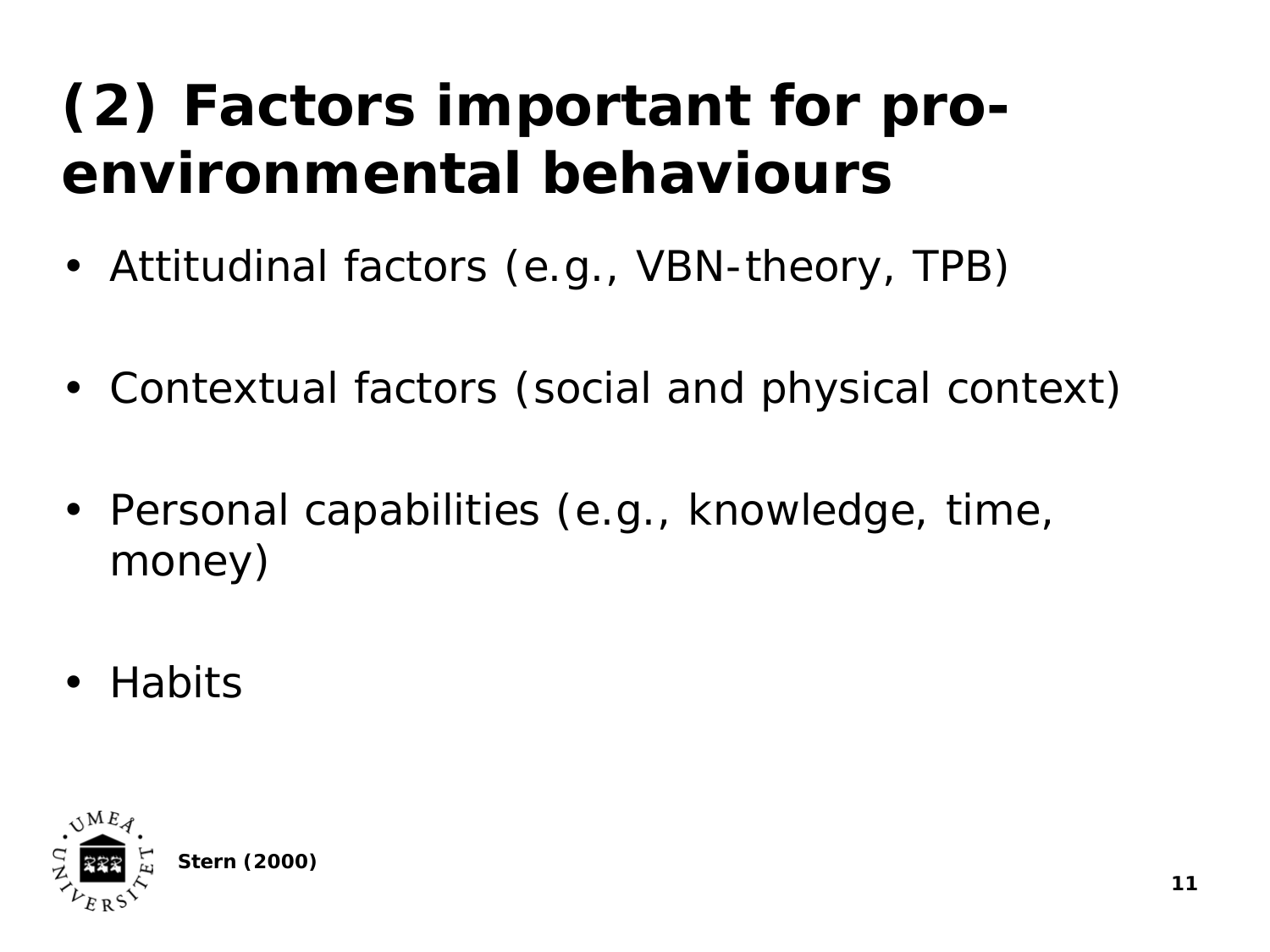## **(3) Coping with the effects of climate change**

- Climate change as an environmental stressor discrete (cataclysmic events) or continuous
- Stressors lead to:
- 1. Threat appraisals (evaluating threat and put in relation to resources)
- 2. Coping appraisals (evaluations of coping strategies considering for example self-efficacy and response efficacy)
- 3. Different cognitive, emotional and behavioural responses